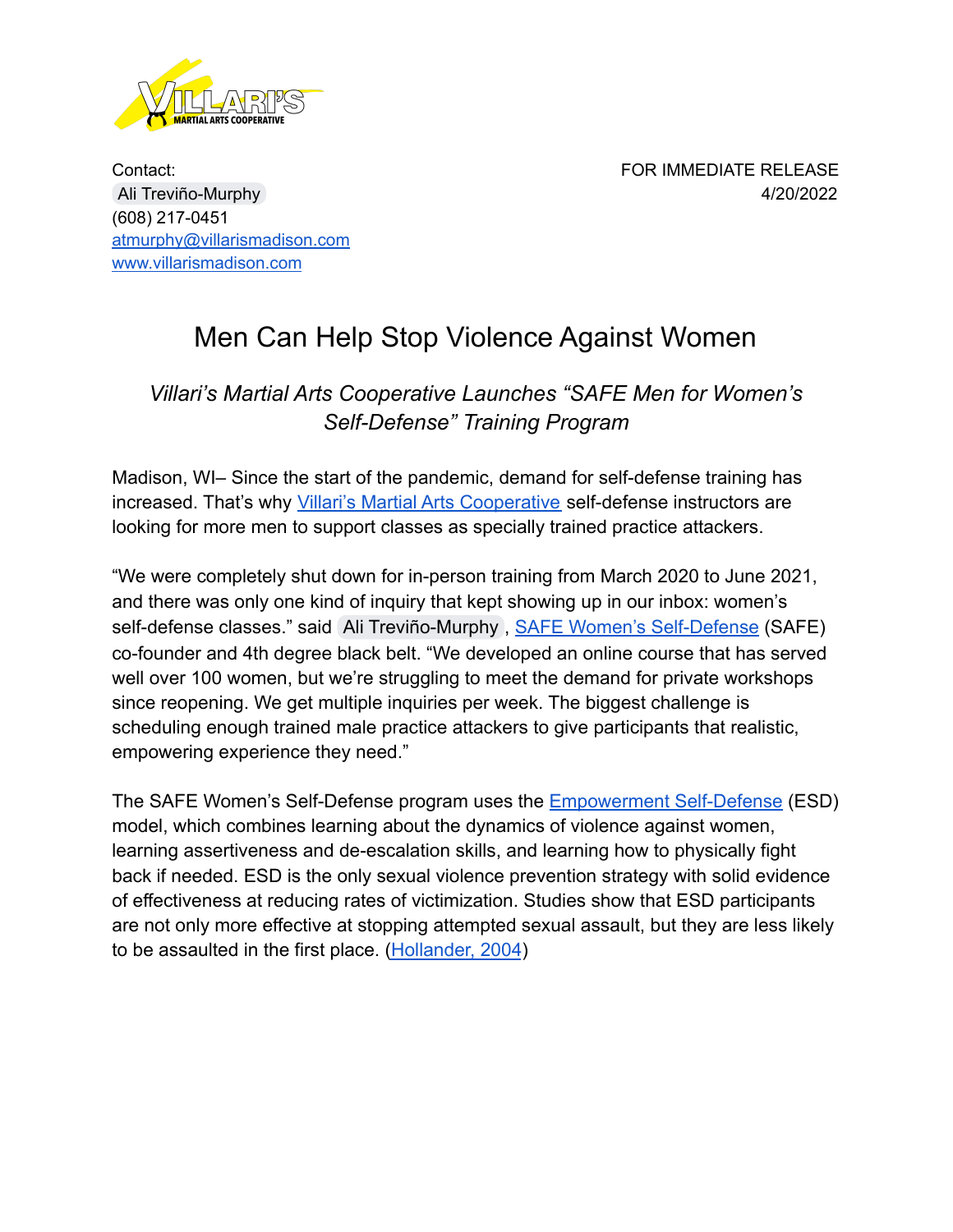

## **SELF-DEFENSE TRAINING REDUCES WOMEN'S RISK OF SEXUAL ASSAULT.**

Empowerment self-defense training is the only sexual violence prevention strategy with solid evidence of effectiveness at reducing rates of victimization. Recent studies reveal:





Adolescent girls in Kenya, one year after completing a 12-hour ESD course<sup>3</sup>



<sup>1</sup>Hollander 2014 | <sup>2</sup> Senn et al., 2015 | <sup>3</sup> Sinclair et al., 2013, Sarnquist et al., 2014, 2017

ESD Efficacy Infographic by Mona MacDonald may be shared under Cre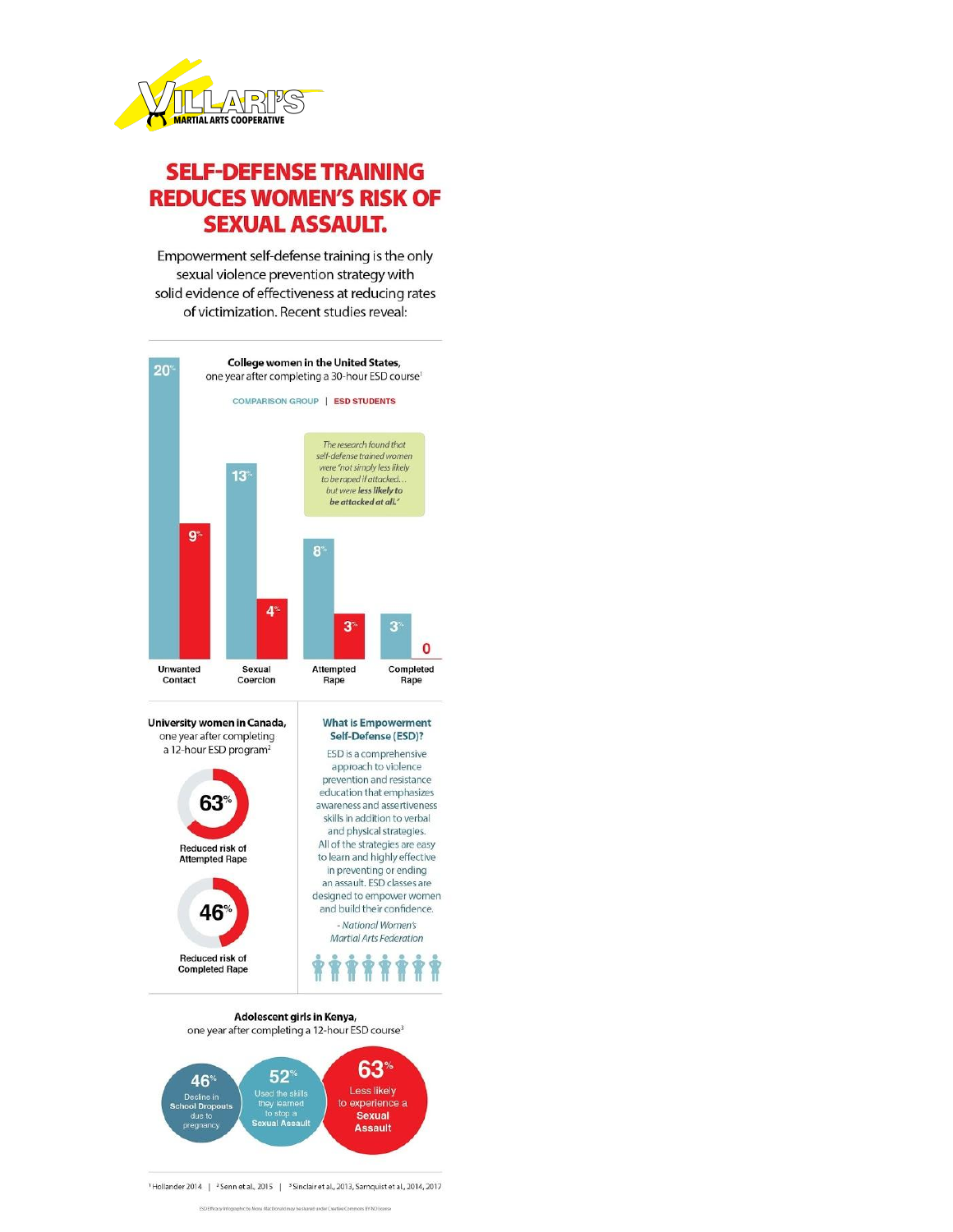

Not all ESD classes use male practice attackers, but Treviño-Murphy says they enrich the experience for women. "I've taken self-defense classes in women-only spaces, and I really felt something was missing," she said. "For example if I'm the attacker, it's not hard to get out of my wrist grab. In contrast, many of the men who attack for us can wrap their fingers more than all the way around my wrist. There is no 'weak point' in their grip."

While some self-defense instructors consider the use of men to be too triggering, Treviño-Murphy, who also holds a masters degree in social work, says there is a way to do it that is both empowering and trauma-informed. Some of the strategies employed in the SAFE class include foreshadowing in detail what to expect, inviting students to participate to their comfort level (including opting out or choosing to practice with a classmate or female instructor), and highly training the male practice attackers to be sensitive to the needs of the students.

Orlando Acevedo has been studying martial arts at Villari's since he was six years old, and has served as an attacker for the SAFE course for the past six years. He has planned a curriculum for men who would like to be hired as practice attackers.



*Orlando Acevedo (left) with Tyler Bunge (right) demonstrating self-defense techniques*